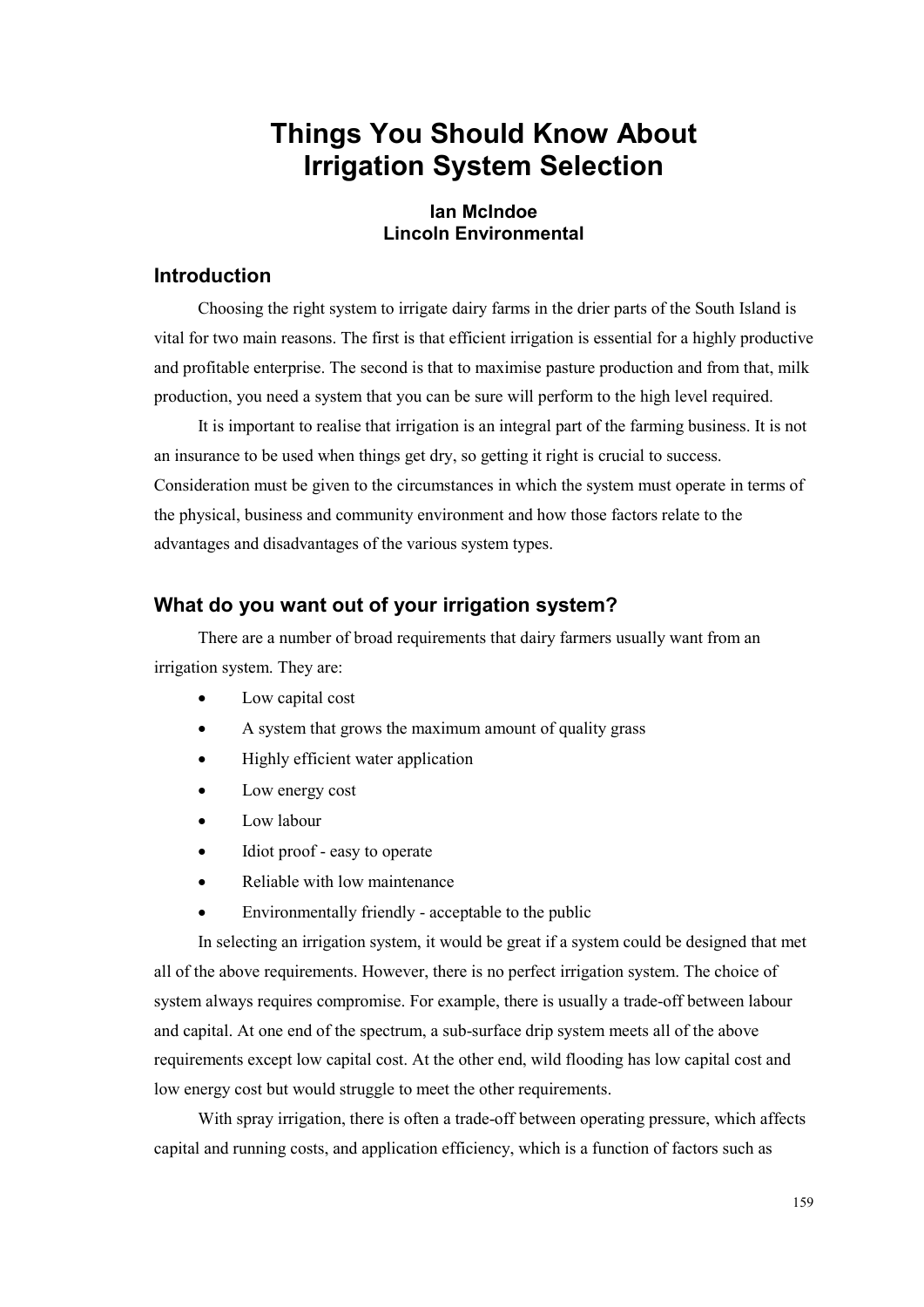application rates and wind effects. Guns, for example, have high operating costs and are more affected by wind but have low application rates. Low pressure booms have lower operating costs but high application rates, which can cause surface ponding and lower application efficiency.

## **Types of irrigation**

## *Surface irrigation*

There are three basic types of surface irrigation systems used in New Zealand. They are:

- Border-strip irrigation
- Contour irrigation
- Wild flooding

Of these options, border-strip irrigation is really the only feasible option for intensive pasture irrigation. The other two options could be used but they are unlikely to be able to provide the intensive and efficient watering required to maximise pasture quality and quantity.

## *Spray irrigation*

There are many types of spray irrigation systems available. Most of them fall into the following categories:

- Hard-hose gun
- Travelling gun (soft hose)
- Fixed centre-pivot
- Movable centre-pivot
- Linear move (also known as lateral move)
- Rotating boom
- Linear boom
- Long lateral
- K Line
- Solid set impact sprinklers
- Solid set guns

All of these methods could be used for intensive pastoral irrigation, but there are definite advantages and disadvantages of each system type. I have not included older system types such as hand move, end-tow and sideroll systems as they are rarely used for systems where cattle can graze, but they could be used for short-term irrigation.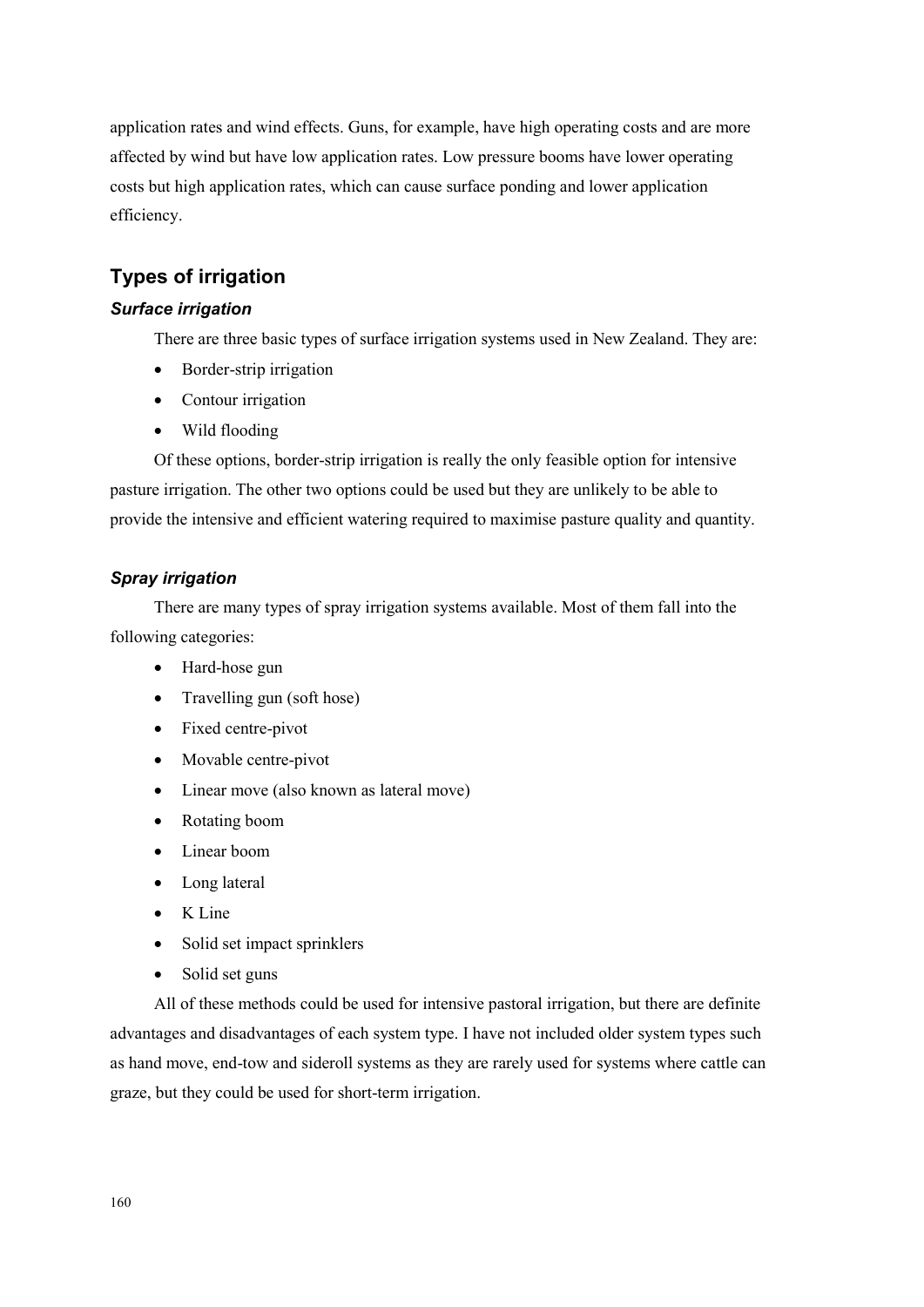## *Trickle irrigation*

Subsurface dripline is the only physically feasible option as other options involve placing easily damaged materials on the ground surface, which makes them totally unsuitable for areas that are grazed.

## **Key factors to consider**

This section describes the key factors that should be considered when selecting an irrigation system. This list is by no means exhaustive and experts should be consulted for an appraisal of all factors.

#### *Physical factors*

There are many physical factors that should be taken into account. The most significant factors are described below. It is important to find out how each of these factors relates to your specific situation.

*Affect of wind* The biggest problem with irrigating in windy conditions is that the uniformity of water application of spray irrigation systems is seriously affected. Some areas will get too much water, while others will get too little. Wind can also blow some water away from the area that is being irrigated. Evaporation is also higher in windy conditions, but evaporation overall is usually a small component of total losses.

Systems that discharge water under high pressure into the air such as big guns are usually most affected. Systems that discharge water under low pressure close to the ground such as booms, centre-pivots using drop tubes, long laterals, K Lines or micro sprinkler systems are usually least affected. However, these low pressure systems can also have high application rates and infiltration rate problems. Surface irrigation or drip systems are not generally affected by wind.

*Animals* Some systems may be operated while animals are in the paddock. Care must be taken to ensure that animals entering a paddock are not thirsty as the animals may try to drink from the sprinklers and break them. This can be an issue with K-Lines. It is unwise to have animals in paddocks where centre-pivots or lateral moves are operating because they could sleep in the wheel tracks and get run over.

*Catchup ability* This is important where water supply restrictions are likely, particularly on river-fed systems or on systems with limited system capacity. Systems on long rotations such as travelling irrigators or rostered border-strip systems usually have poor catchup ability because when water comes back on it takes the length of the rotation (or half that time if machines are shifted twice daily) to get water back onto all paddocks. Systems such as on-demand border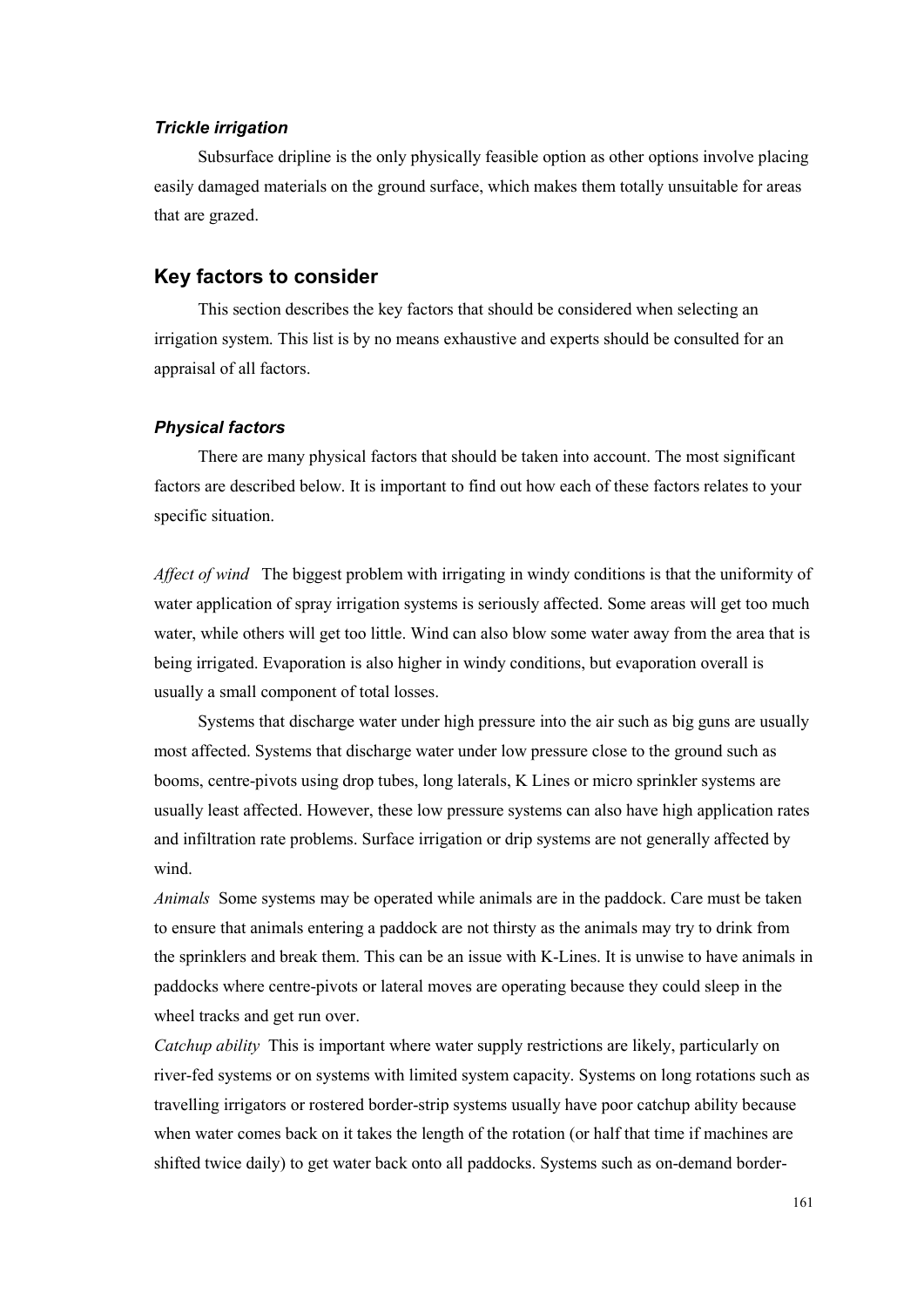strip, fixed centre-pivots or other permanent systems have good catchup ability because they can be set to apply water to the full area quickly.

*Energy source* Although the energy source (electricity or diesel) is more of an economic issue, the location of an energy supply may influence the type of system used, if external energy is needed to drive a system. It may be better in some cases to choose a system that operates without additional energy requirements. If a gravity supply is available, system choice may be limited by the amount of pressure available.

*Farm layout* Farm layout is usually the biggest issue after price when selecting an irrigation system. Overall farm shape and fixed boundaries or obstacles such as power pylons can have a significant influence on system choice. Some irrigation systems cannot be used to efficiently water odd-shaped areas. It does not mean that these systems should not be used on irregularly shaped properties. They can be used to irrigate a large percentage of these properties and the areas left over irrigated with more flexible systems. However, it is usually better, if possible, to try to keep systems as simple as possible and only use multiple system types if absolutely necessary.

The golden rule for efficient irrigation is to design the farm around the irrigation system, not the other way around. This means if necessary taking out trees, shelter belts, fencing, moving buildings and so on, because you only do it once. Fast growing shelter trees can be replanted. Water races can be re-directed. Paddocks can be re-fenced and power lines can be moved.

*Flood risk* It is not unusual for areas prone to flooding to be irrigated. Where systems are mobile and can be moved to high ground, the danger of flooding is less of an issue. Where systems are fixed, they should be designed to be safe from flooding or be able to withstand short-term submergence.

*Future flexibility* Some irrigation systems such as subsurface drip, long laterals, solid set and K Line utilise mainlines that decrease in size as you move away from the water source because less water is carried to the ends of the system. This can reduce the cost of the mainline. Other systems such as travelling irrigators tend to carry the full flow to the extremes of the system and require larger mainlines. Be aware that if you have installed mainlines for systems such as long laterals or K Lines, it is a major reconstruction job to modify the system to suit travelling irrigators if you wish to change later.

*Irrigation distribution uniformity* Distribution uniformity, which is a measure of how uniformly water is applied to the soil by the irrigation system, affects the overall efficiency of the system. It depends on factors such as the type of sprinkler used, sprinkler height and spacing, operating pressure, application rate compared to the soil infiltration rate, prevailing wind and standard of maintenance.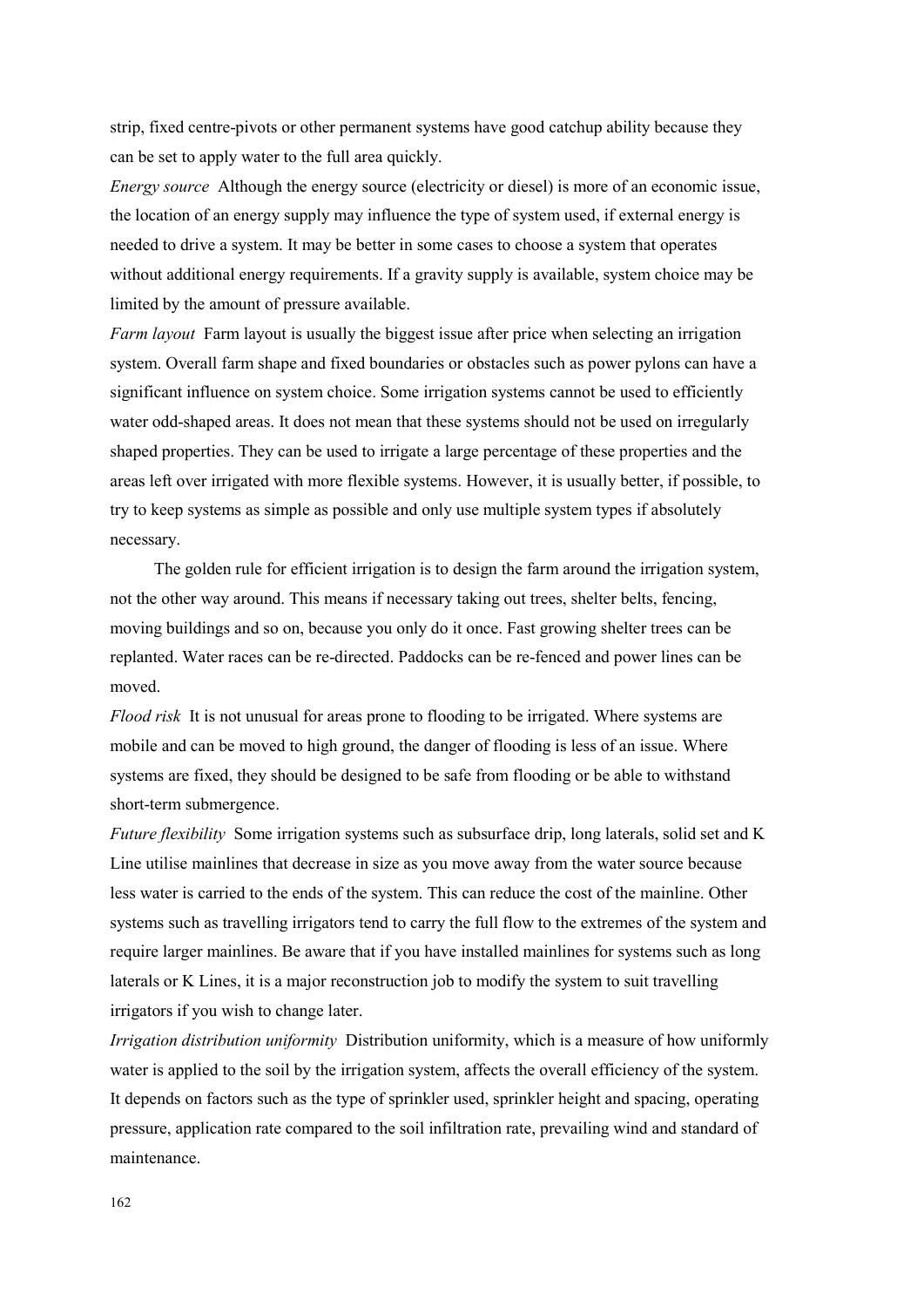Some systems have excellent uniformity in still conditions but are highly susceptible to wind effects. Often, irrigation systems with high uniformity also have high application rates, resulting in surface ponding. This leads to poor moisture distribution in the soil, and lower efficiency. Because of its complex nature, distribution uniformity is a topic best discussed with irrigation experts.

*Shifting* For a movable system, the ease of shifting, the time it takes to move and the skills needed to do it safely, are important issues. There is no point in buying an irrigation system if you are going to spend large parts of the day moving it. If the design of the system requires moving irrigators over long distances, serious thought needs to be given as to whether it is the best option. Moving irrigators over long distances is the biggest cause of damage and accidents. *Shelter* Shelter belts are common on many farms to reduce evapotranspiration and to protect livestock from wind. They are usually very worthwhile for farms that use sprinkler irrigation systems because they help to reduce the effects of wind on sprinkler patterns maintaining better uniformity and reduced evaporation.

For fixed irrigation systems, shelter belts do not usually cause any problems. For movable systems, the way the irrigators cover an area often restricts where shelter can go. For example, on large centre-pivot systems, only low internal shelter or boundary shelter is possible. For boom irrigators, shelter must be in rectangular patterns because boom irrigators irrigate rectangular paddocks. Highly sheltered paddocks can make it very difficult to move large boom irrigators, movable centre-pivots or linear machines from one paddock to the next. *Soils* 

## • *Soil water holding capacity compared to application depth.*

The irrigation system should be able to apply water at depths that match the water holding capacity of the soil. Some irrigation systems can only apply a fixed depth of water, and if that depth exceeds typical available soil moisture deficits, inefficient irrigation will occur. Changing travel speeds or operating times is the usual way of changing application depths. In other cases, changing application depths may require changes such as replacing nozzles. If applying the correct amount requires significant effort such as shifting a movable irrigator twice daily, it will probably not be desirable because of labour demands.

#### • *Soil infiltration rate compared to application rate*

Infiltration rate is the rate at which the soil can absorb water. Application rate is the rate (not to be confused with the depth) that the irrigation system applies water to the soil. Ideally, with sprinkler irrigation systems, water should not be applied to the soil at a rate that exceeds the soil infiltration rate. If it does, ponding of water on the surface will occur, causing water to move off the higher spots in a field into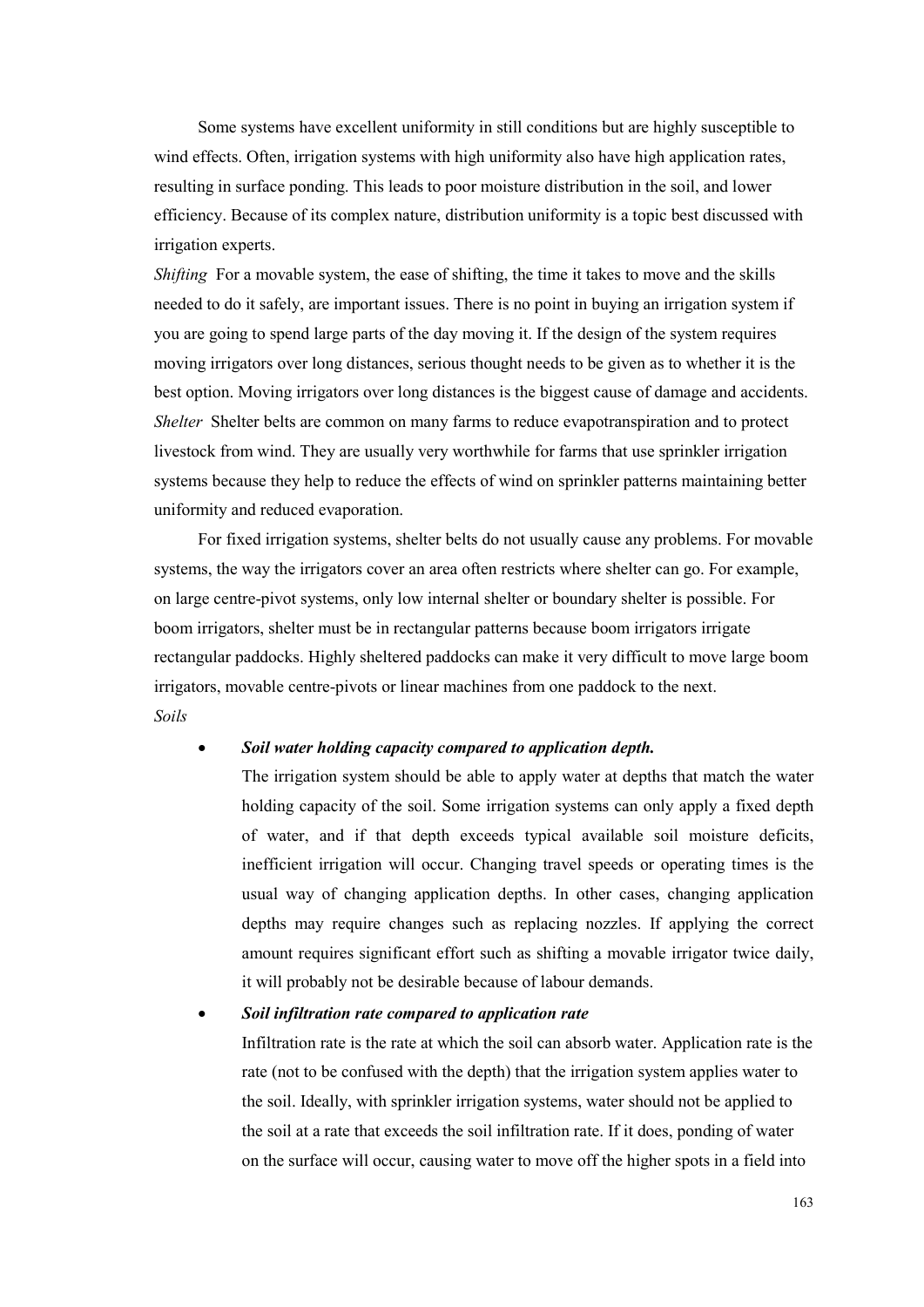the low spots. The low spots then end up with too much water and the high spots end up with too little water, leading to inefficient irrigation. Ponding on the surface also causes water to run down cracks and large pores in the soil and off sloping ground resulting in uneven watering.

### • *Impact damage*

The breakdown of soil particles at the soil surface is mainly relevant to highvolume sprinkler irrigation. This is caused by the impact of the irrigation water on the soil particles causing either movement of the particles or the breakdown of the soil into smaller particles. The heavier the crop cover, the less likely there will be a problem. High impact irrigation can cause soil sealing or wash material from cow races.

*Topography* Although most irrigated farms are on relatively flat ground, the ability to operate on sloping ground may be an issue. Factors to consider are the physical ability of the system to operate on sloping ground and the potential for runoff. Systems with low application rates or the ability to apply small depths of water are preferred. These tend to be permanent solid set systems, hard hose guns, centre-pivots or K Line. Travelling booms and winch-type guns operate better on more even grades.

*Water supply* The nature of the water supply affects system choice. The delivery schedule and quantity available may limit the type of system that can be used. Water supply reliability affects system capacity and the need for catchup ability. Water quality (chemical and/or suspended solids and sand) may also be significant, particularly for systems with small nozzles or drive or control systems containing small ports.

### *Economic factors*

When selecting an irrigation system, the cost of the system is usually uppermost in farmers' minds. However, initial capital cost is only one of many economic factors to be considered. Some of these economic factors are described below.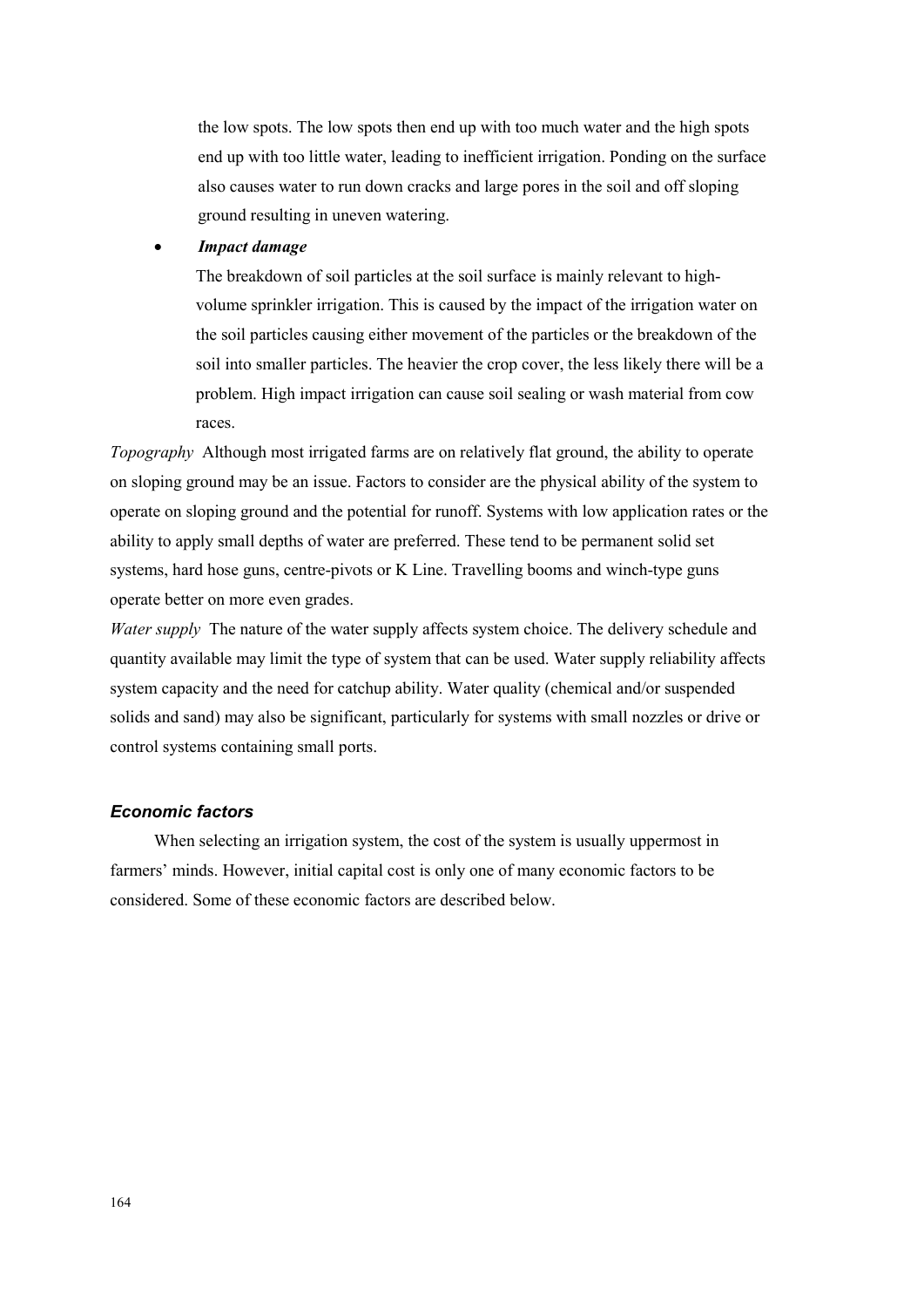*Annualised costs* This is the annual cost of paying for and operating the irrigation system. It should include the annualised cost of the initial investment and ongoing costs such as energy fixed and variable charges, maintenance, labour and any other item that is going to result in a cash outflow during the year. It is important that these costs are closely explored when comparing one system with another. Simply looking at up-front capital costs is not enough. *Capital investment* This is the up-front cost of the system. It generally includes the cost of the water supply, wells, power reticulation, pumps, mainlines and irrigation equipment, including ancillary equipment such as tractors or motorbikes that may be needed as anchors or to move systems.

The initial capital cost of an irrigation system is usually substantial. Higher-cost systems tend to utilise modern technology to apply water more efficiently and also use automation to reduce the labour requirement. So, it is extremely important to consider both initial capital investment and on-going operating costs including the cost of energy, labour, repairs and maintenance before making a decision.

*Efficiency* Efficiency in terms of economic efficiency is primarily a function of the amount of production obtained versus the amount of water and energy used. Both water use and energy use depend primarily on how evenly water can be applied and how well the system is managed. Application efficiency, which is heavily influenced by distribution uniformity, is one of the key factors to consider. On systems with low application efficiency, you may have to apply significantly greater amounts of water to obtain a given level of production.

The most important aspect of irrigation efficiency is that systems that are poorly designed, with low application efficiency for example, will always be inefficient. Systems that are well designed at least have the potential to be operated efficiently.

*Energy costs (fixed and variable)* The energy input into irrigation systems in New Zealand normally refers to electricity required for pumping, although centre-pivot and lateral move irrigators also require an additional energy source for propulsion.

Be aware that fixed supply charges may be as much as the annual energy charges so there are advantages in minimising motor sizes to reduce both supply and energy charges.

Operating pressure can give you an indication of the cost of operation where pumping is involved. In general, the lower the operating pressure, the lower the energy cost. However, low pressure systems are not necessarily more efficient than other systems. Boom irrigators for example, or large centre-pivots can be fitted with low pressure spray nozzles but could then suffer from high application rates and lower application efficiency. It may be better to use sprinklers that operate at slightly higher pressure to obtain higher overall efficiency and trade that off against higher energy charges.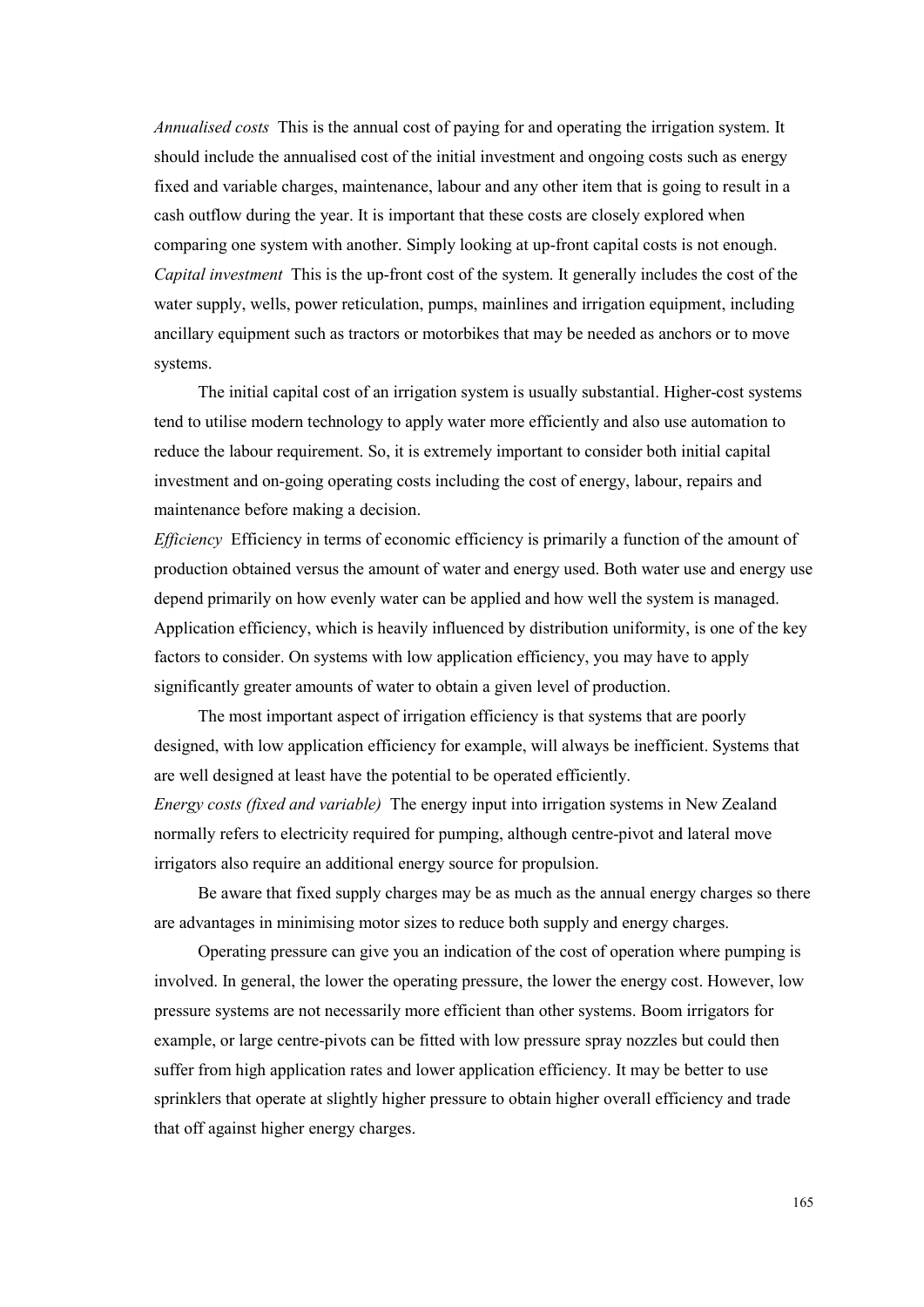Gravity-fed systems - whether they are surface irrigation or spray irrigation systems have zero energy requirements, but if water is applied inefficiently, the performance of the whole system will suffer.

*Effective life* Effective life of a system is partly related to reliability and partly to service availability. Irrigation systems usually last for many years. Low-cost systems generally do not last as long and may need replacement or major repairs after a few years, especially in harsh conditions.

Higher-cost systems may have a long life, but where they employ new technology, could become obsolete. This is particularly true for imported equipment, where spare parts may not be available after ten or fifteen years.

*Financing and delivery* How big of an issue this is depends on each individuals financial situation and development plans. Some people may have funds available but it is more common to borrow funds to finance the development. Perhaps the development can be spread over several years. Some systems can accommodate this approach, while others require the majority of capital investment in the first year. Perhaps the supply company can offer attractive financing or payment terms. Guarantees are another factor to consider. These may influence your decision.

Also important to consider is the time of delivery. You may be working to tight deadlines and one company may be able to offer better delivery arrangements than another. *Labour costs* The labour required to operate irrigation systems varies enormously. Fully automated systems can reduce the labour required for daily operation of the system to a few minutes per day. However, automatically controlled systems cost more, and depending on the system, can have a significant labour requirement for maintenance. The capital cost of automation should be weighed against the labour cost including maintenance to obtain a comparative cost.

Remember to allow for the cost of supervision and management in your labour calculations.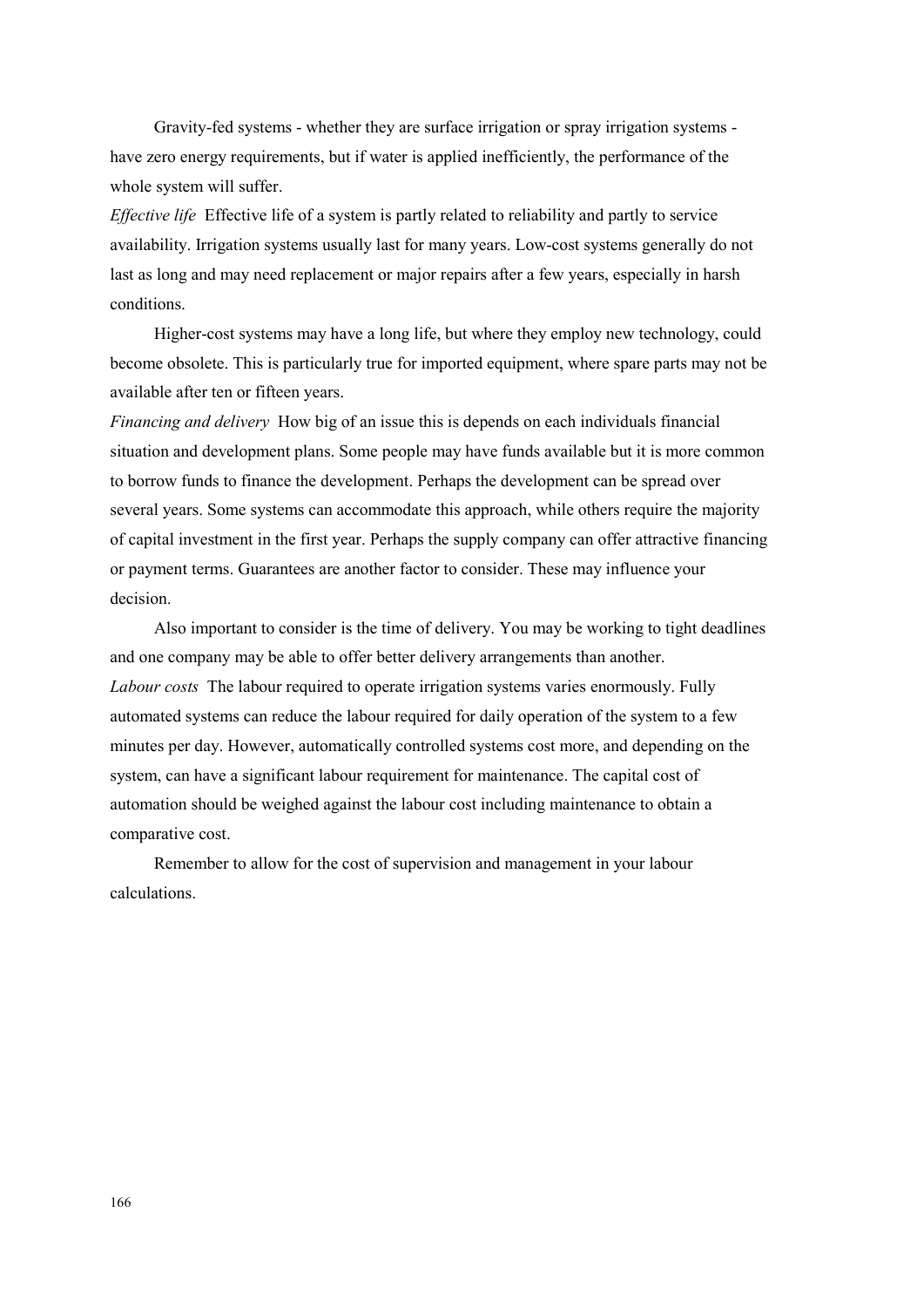*Land value and availability* Some systems are able to irrigate all of the land in a property, while others may not be able to do so. For example, hard hose guns can usually irrigate irregular areas while centre-pivots cannot. Hard-hose guns usually cost more to operate than centre-pivots and can be less efficient in windy areas. However, watering the corners of a centre-pivot area may require the installation of a much higher cost system. The additional production gained by watering these corners should be traded off against the cost of watering them. It some cases, it may not be economic to water these corner areas. Often, the decision is made on the basis of land value and availability.

*Reliability and service* All systems require repairs and maintenance, with some requiring more than others. As systems age, the money and time spent on repairs and maintenance increases, and may become a significant part of the total running costs of the system. In addition, breakdowns can result in serious loss of production, particularly if they occur at the peak of the season.

Before purchasing an irrigation system, find out how reliable the system is, how much maintenance is required, and how many years service can be expected from the system. Talk to existing users of equipment to find out about its reliability and whether service is available. Find out how much of the maintenance can be carried out by farm staff, without the need for trained service technicians.

Poor water quality due to sand, organic materials, precipitation of solids, and iron in the water can have a significant effect on system life and reliability. It is important that you choose system components appropriate to the quality of water.

Avoid irrigation companies that cannot commit to servicing systems within a few hours, or in more serious cases, a few days. Also, avoid companies that are not likely to be in the business for the long-term.

## **Social factors**

Social factors are often ignored when selecting an irrigation system. However, they can have a significant impact on the success or failure of irrigation. Some of the social factors that should be taken into account when selecting an irrigation system are listed below.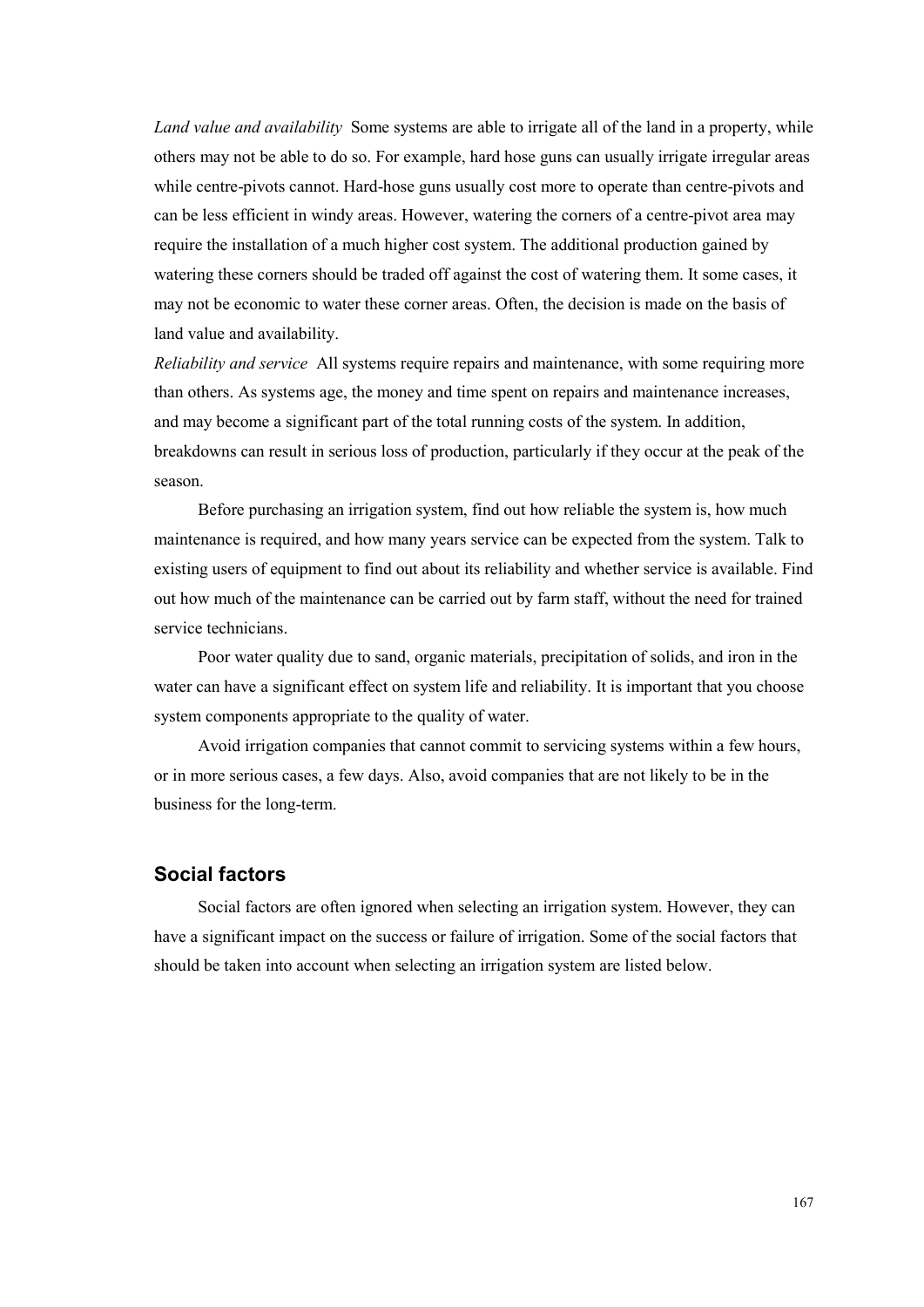*General acceptance* Some irrigation methods are not "politically" acceptable in some areas. It is prudent to find out what is acceptable and what is not. For example, border-strip irrigation is viewed by some water managers as inefficient even though when it is designed correctly, can achieve very good efficiencies. Public perception can be a strong influence, particularly in water-short areas. This can become an issue when applying for resource consents. *Health and safety issues .* Although irrigation systems utilising clean water are not usually seen as a health issue, safety is extremely important. Some systems are large, and used incorrectly by untrained staff can pose a risk to operators or others. A common danger is the movement of large boom irrigators under power lines and extreme care must be taken to prevent irrigators touching lines. A potential problem also exists where irrigators with large jets spray water onto roadways or where wipeoff water from border-strip systems flood roadways. If these problems are likely to occur, it may be better to choose a different method of irrigation. *Labour skills* When selecting an irrigation system, you should find out how much time and what skills will be needed to safely operate the system, and how much maintenance is likely to be needed.

Systems that need a high degree of skill to operate correctly should be viewed with caution, as getting reliable people to do the job can be difficult. If one skilled person is dedicated to operating the system, it may be acceptable. If general farm staff is required to do the shifting, it may not be such a good idea. You should find out whether suitable and reliable labour is available. In some areas of intensive irrigation, it is now possible to contract professional irrigation system operators to operate and maintain irrigation systems.

If reliable skilled labour is likely to be difficult to obtain, it may be worthwhile considering systems that can be automated to remove the labour requirement. A word of caution however. Highly automated systems are inherently more complex to maintain and you must make sure that suitable service and support is available.

*Personal preference* Even after you have done your homework, there may be insufficient difference between two systems or quotes to make it obvious about which system to choose. It may come down to personal preference, which companies or people you feel most comfortable dealing with or just plain gut feeling. Regardless of how advice is obtained, the final decision is yours and how you decide to make the final choice is your decision. But don't do what has happened in the past - buy a particular system just because you like the colour.

*Potential for vandalism* Vandals can create havoc with irrigation systems. Where vandalism may be a problem, it is wise to use vandal-proof technology and lockable control systems. *Resource Management Act (RMA) issues* Usually, RMA issues are associated with obtaining a water supply. However, a requirement under the Act is that water is used efficiently and through its abstraction and use does not have unacceptable adverse effects on the environment.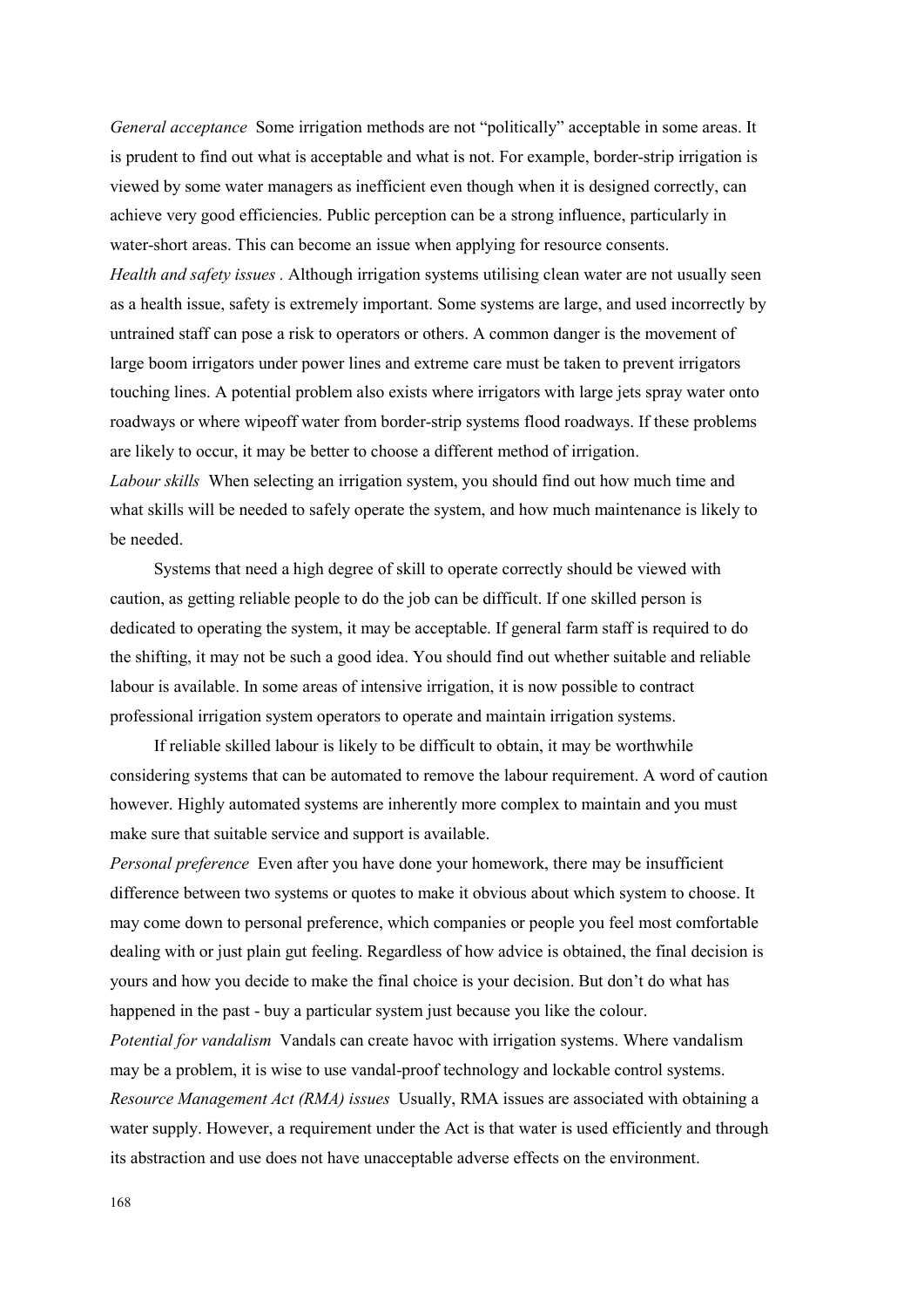Application efficiency, therefore, must be considered. As it can vary from one system to another, an understanding of its implications on obtaining consents is necessary. Other issues that may have to be taken into account now include the effect of irrigation on nitrates and bugs in groundwater. Experts should be consulted.

## **Comment on irrigation types more suited to dairy farming**  *Border-strip irrigation*

Border-strip irrigation was the traditional method used on the majority of community irrigation schemes in New Zealand. Today, the number of new systems being installed is very low, partly because inadequate water supplies are available and partly because the cost of construction on uneven soils is costly.

Although the method is often considered to be an inefficient method of irrigation from a water-use perspective, with good design on suitable soils it can be as efficient as spray irrigation systems. The use of laser levelling has improved the efficiency of the newer systems and has been used with considerable success. Its low labour requirement, long life and simplicity make border-strip an attractive method of irrigation where pasture is grown and where an adequate gravity-fed water supply is available.

On the right farms, border-strip can be a low-medium cost method of irrigation.

## *Hard hose reel and gun*

One of the biggest advantages of hard-hose reel type machines is the ease of shifting, which takes typically 15-30 minutes unless they have to be shifted long distances. They are also highly suitable for irrigating irregular areas. Because they apply water over a large circular area, average application rates tend to be low, which is an advantage. Pasture damage tends to be small and is mainly caused by towing out the gun carriage.

The biggest disadvantages are the poor distribution uniformity in windy conditions and the high operating costs because of the need to provide relatively high pressure. The poor uniformity in windy areas can be overcome to some extent by designing the system to operate at closer lane spacing than is usually recommended, and using low angle or adjustable angle guns. Intensive shelter can also help. Because they water a circular pattern, some areas may not be able to be watered unless adjacent areas are watered.

Care must be taken when operating the larger machines on soft wet ground, as they can become bogged and difficult to move. Large tractors may be required.

A more recent innovation with these machines is to replace the gun with a collapsible boom, which can be folded up during transportation. The boom can be operated at lower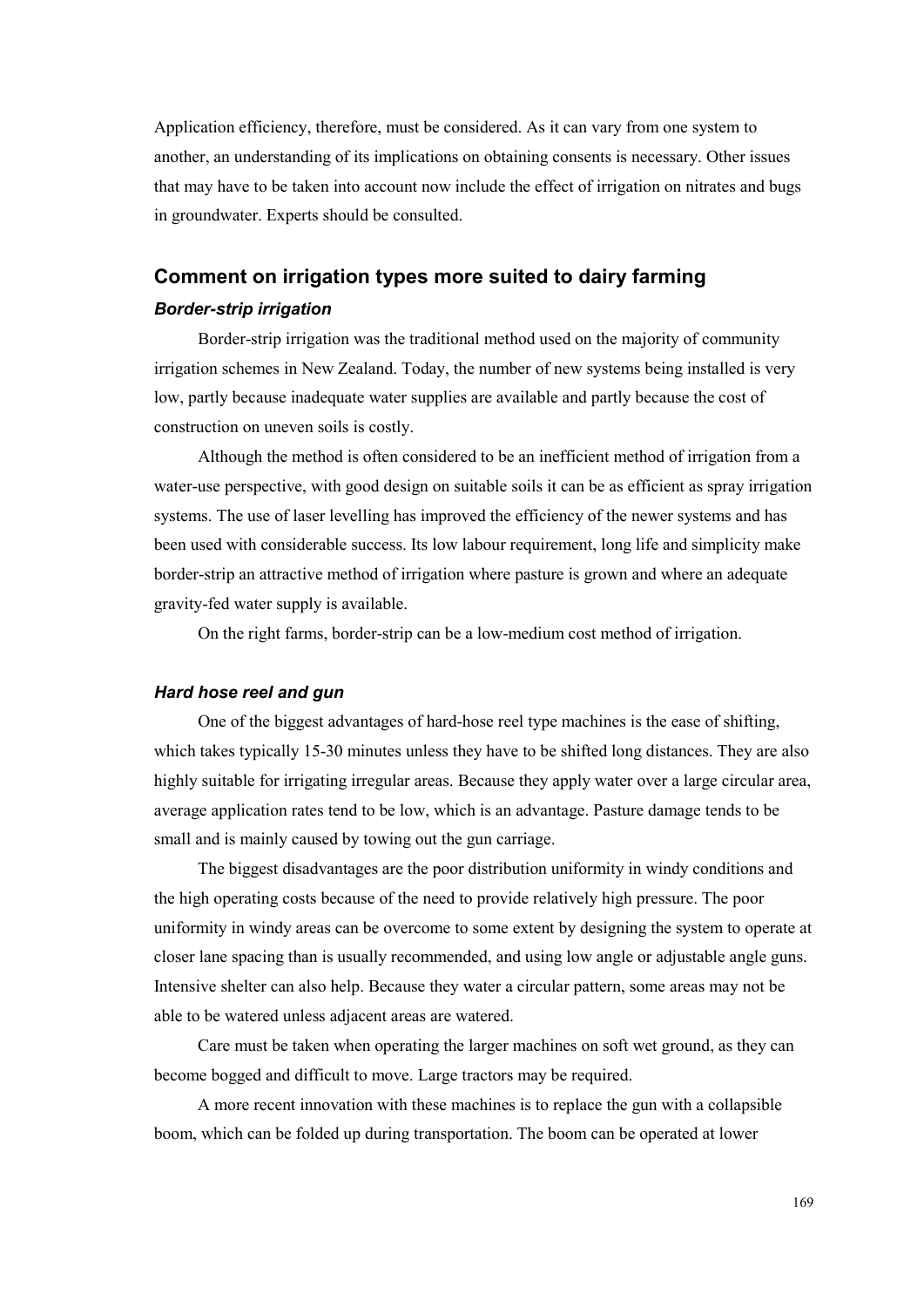pressures, is less affected by wind and can irrigate into corners. However, it removes some of the flexibility when irrigating irregular paddocks and takes a bit longer to move and set up.

Overall costs of setting up these systems tends to be medium-high.

## *Soft hose travelling gun*

These types of machines have been widely used for many years. The two main drive systems are piston drive and turbine drive. Where pressure is at a premium, a piston drive machine is better because it requires less pressure to operate. These machines take longer to shift than the hard hose real machines because of the need to purge and roll up a hose, but because they are relatively small they are easy to manoeuvre. They also need an anchor for the wire rope.

As with all guns, they suffer from poor distribution in windy conditions, but tend to have low application rates. They should be operated as much as possible in calm or low-wind conditions and at appropriate lane spacing for the conditions. Often, the biggest problems with these irrigators are that they are operated on lane spacings that are too wide or at gun pressures that are too low.

Cost tends to be medium-high.

### *Fixed boom, soft hose*

Fixed boom travelling irrigators are common throughout New Zealand, particularly on larger properties. These machines are usually driven by high-speed turbines, low-speed pelton wheels, or pistons. The independent drive systems provide more flexibility in terms of the range of depths that can be applied and the range of application devices that can be used.

Older systems were fitted with either low pressure spray nozzles, which suffered though excessive application rates, or medium pressure impact sprinklers, which required higher pressures to operate.

Generally, low pressure systems have the advantage of low operating costs, high uniformity and less effect by wind, but can experience problems with ponding and surface redistribution. Using higher pressure outlets such as impact sprinklers increases operating costs, decreases uniformity a little and increases the wind effects but because of the greater wetted footprint significantly decreases ponding and surface runoff. For this reason, Rotators and impact sprinklers are commonly seen on booms today as a compromise between performance and operating cost.

Travelling booms are ideal for irrigating rectangular paddocks because they can irrigate into the corners. They are best suited to areas that are not constrained by shelter belts or other obstructions. As with all soft hose machines, they require a winch anchor.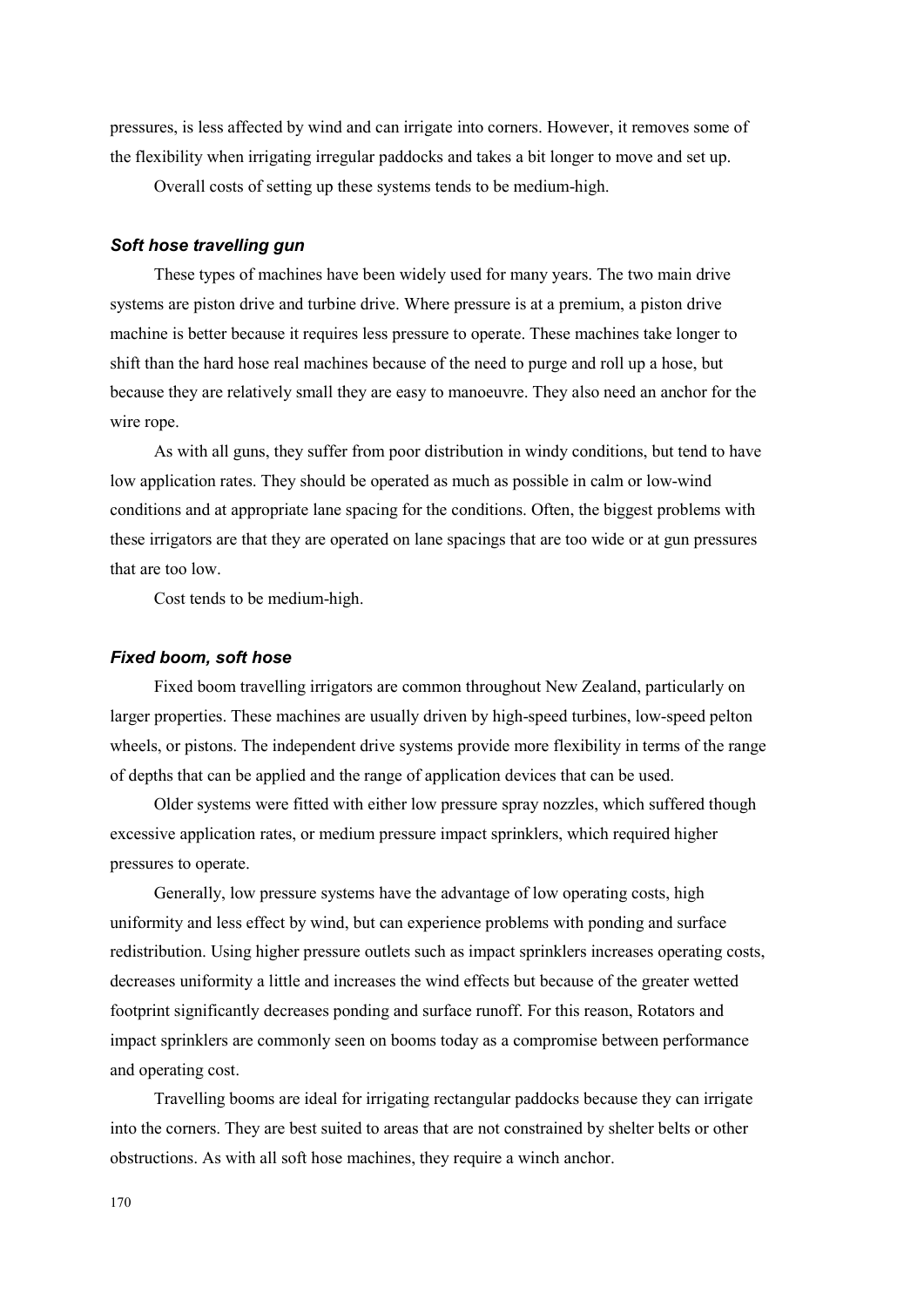Costs tend to be middle of the range.

#### *Rotary boom, soft hose*

Rotary boom irrigators are currently the most widely used machines for irrigating pasture on dairy farms. They are simple in construction, generally very reliable with good performance, and are extremely well accepted.

Because they water a large circular area, average application rates are low, with very little ponding occurring. Uniformity is reasonably good in calm conditions provided that machines are nozzled correctly and operated at recommended pressures. Because water is carried to the ends of the boom, the water distribution pattern is much less affected by wind than with guns.

The rotation speed of the boom and therefore the travel speed can slow down in strong winds resulting in more water being applied than perhaps needed and also causing the system not reaching the end of the run when expected. Independent drives can be fitted to these machines to eliminate this problem, but that increases complexity, cost and required hydrant pressure.

Although there is some scope for changing application depths by changing travel speeds, they are less flexible than machines with independent drives because they will not operate at low flows and are generally not used where small depths of water are required. They do not water into corners unless overshoot into adjacent areas is allowed and the impact of the end jets on the ground can cause minor problems if spraying onto races.

These machines take longer to shift than guns because of the need to purge and roll up a hose, and the need to manoeuvre a large boom. They also need an anchor for the wire rope.

Cost is usually slightly lower than the fixed booms with soft hose.

## *Linear move (lateral move), end fed, soft hose*

The biggest advantage of these machines is their high distribution uniformity and their ability to apply a wide range of depths. Although application rate can be a problem if applying large depths of water, ponding and surface redistribution can be minimised by applying small depths of water more often.

 A wide range of sprinkler types can be fitted to them ranging from LEPA (low energy precision applicators), low pressure spray jets through to large impact sprinklers. However, the preferred choice of sprinklers currently are low pressure plastic sprinklers or medium pressure impact sprinklers.

Because sprinklers tend to be quite closely spaced, linear systems are not greatly affected by wind.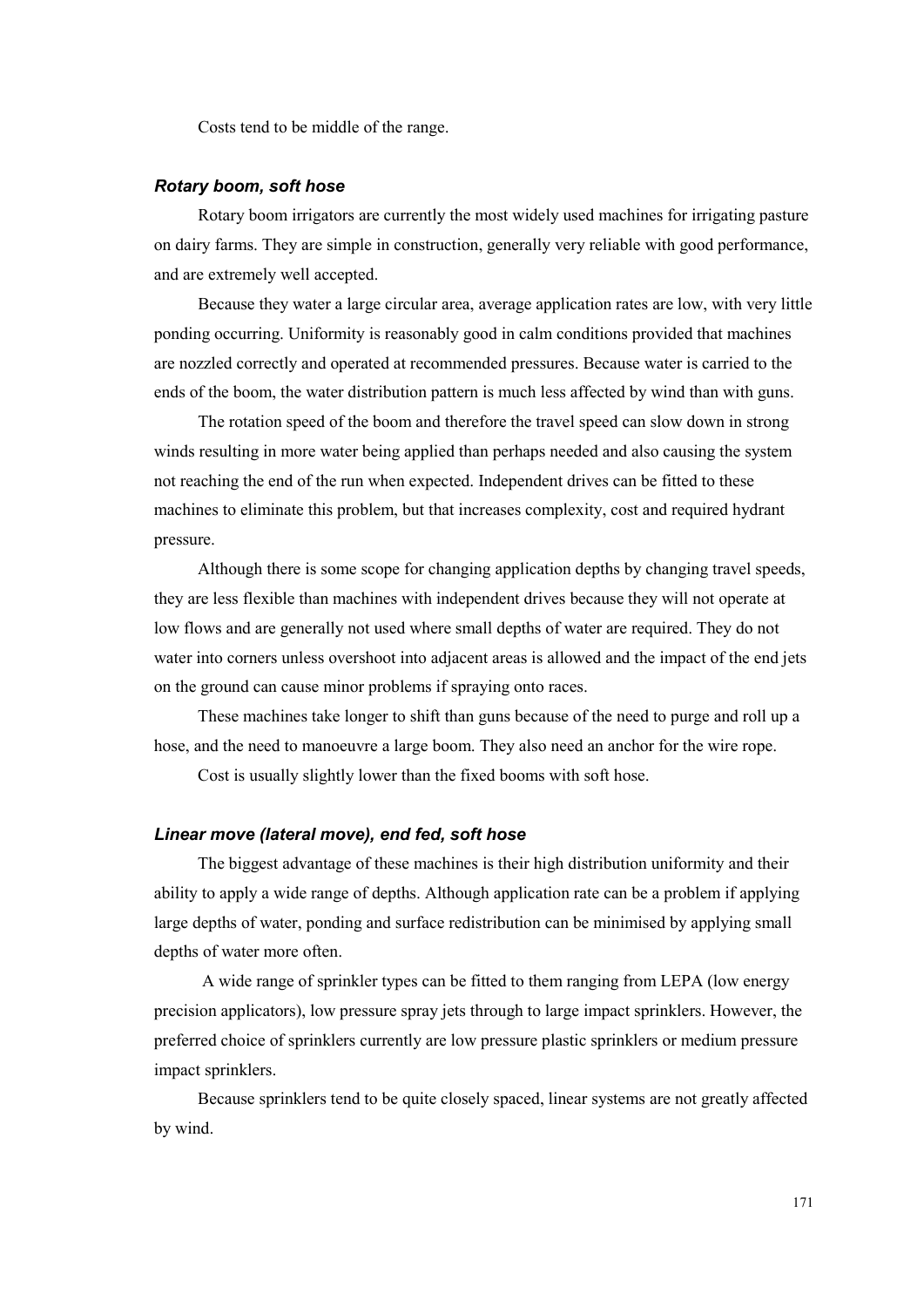Farm shape must suit these machines to make them effective, with long rectangular areas without obstacles being best. They are not suitable for small irregular areas. Shifting only requires moving the hose except where end-towing or rotation is needed to move to another block. Drive systems are usually independent, with diesel motors mounted on the machines being most common.

Despite all their advantages, they are rarely used on dairy farms because of the frequent need to run cows over the hose and because of the difficulty in maintaining alignment or guidance systems. Recent developments could alleviate or eliminate guidance system problems.

#### *Fixed centre-pivot*

As with lateral move irrigators, the greater emphasis being placed on irrigation uniformity and the need to apply variable applications has increased the popularity of centrepivots, particularly on dairy farms. Fixed centre-pivots also have one other major attraction and that is a very low labour requirement. Most of the operational time is spent on routine maintenance, as operation is very simple.

Generally, centre-pivots have very high application uniformity and the ability to apply a wide range of depths. Application rates are very low at the centre of the pivot, and increase with distance from the centre. On very long systems, sprinkler flow rates and therefore application rates at the ends can be very high because of the large area watered by the end span. This can create problems with ponding and surface redistribution, which can be minimised by applying small depths of water more often. The control systems of centre-pivots allow enormous flexibility such as changing application depths over the full circle or in different sectors simply by programming in requirements.

A wide range of sprinkler types can be fitted to them ranging from LEPA systems, low pressure spray jets through to large impact sprinklers. However, the preferred choice of sprinkler is now Rotators or similar low pressure plastic sprinklers, which have excellent uniformity and reliability with an acceptable application rate.

Because sprinklers tend to be quite closely spaced, these systems are not greatly affected by wind.

Farm shape must suit these machines to obtain good overall coverage. Square or circular areas with no obstacles are best. They can be used on flat or rolling country at slopes that most other irrigation systems cannot operate on, but they are not suitable for small irregular areas. Although corners are not watered, sector operated end-guns or controllable corner towers can be used to cover most of the corners. Generally, they are fed directly from the centre, so damage to crops is limited to wheel tracks every 50 metres or so. Drive systems are usually independent, with underground electric cable or diesel motors being most common.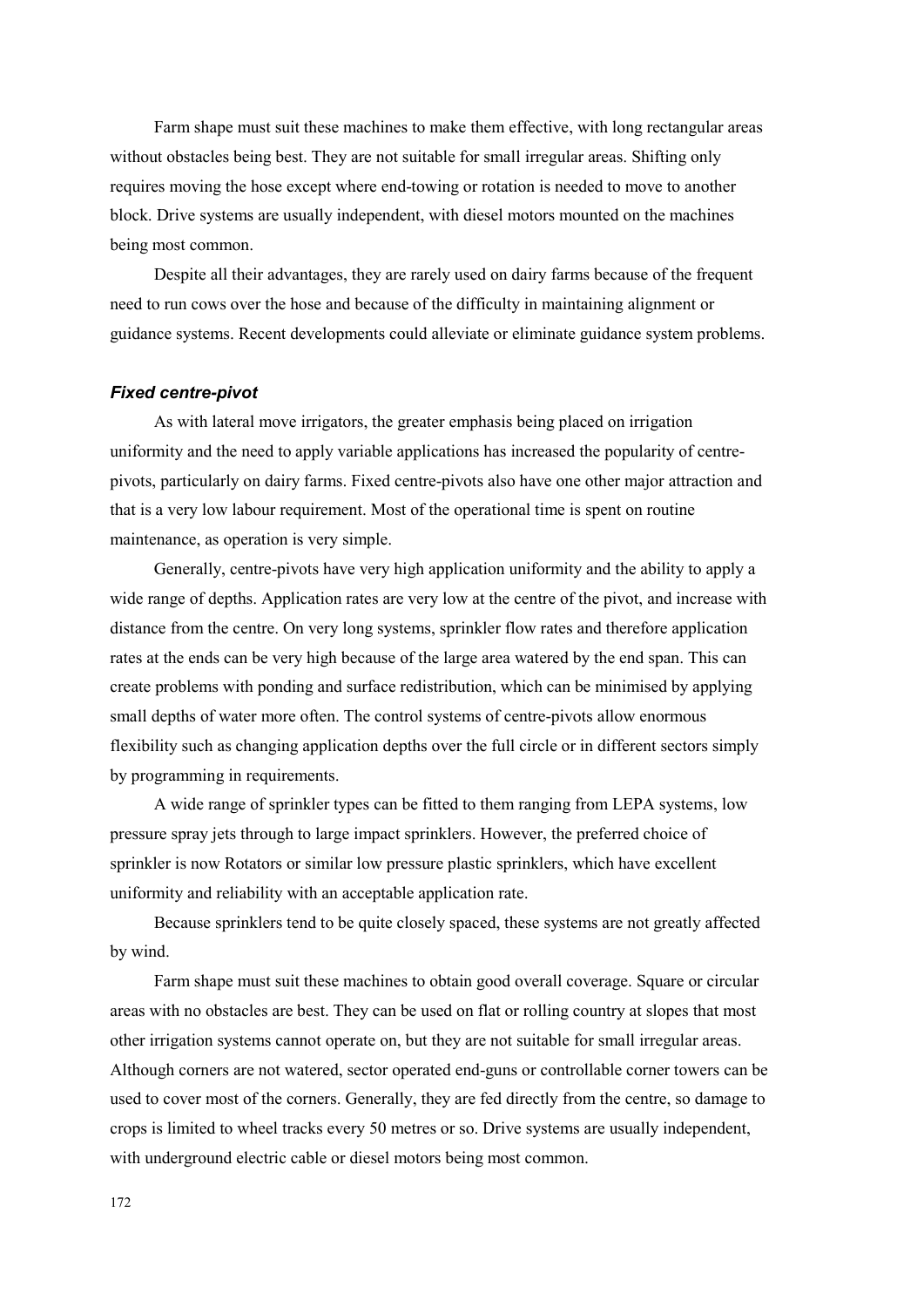On larger systems, the cost per hectare irrigated is low, making them extremely costeffective. On small systems however, fixed centre-pivots can be costly.

## *Towable centre-pivot*

These systems have most of the advantages and disadvantages of fixed centre-pivots.

They are often more cost-effective than fixed centre-pivots because the same machine is used to cover a number of positions. Because they are moved, they tend to be smaller than fixed units. Generally, hydrants are placed at centre positions, so very short flexible hoses are used. Moving is achieved by jacking up and rotating the wheels to allow end-towing.

Because they are smaller, farm shape is less critical than with fixed pivots, but again square or circular areas with no obstacles are best. Sector operated end-guns are used to extend watering into the corners. Drive systems are usually independent, with diesel motors being most common. Some systems have permanently installed underground electric cable, which is the most convenient.

Because they are moved, maintenance tends to be higher. Purchasers of these systems must ensure that they are designed for regular towing.

### *K Line, small impact sprinklers*

K Line systems are a relatively new development in irrigation in New Zealand, and their use has expanded rapidly over the last two years. Their biggest advantage is their low cost compared to other systems. This allows farmers to get into irrigation at relatively low cost. In addition, they are simple and can be installed and maintained by farmers.

Because small sprinklers are used, application rates tend to be very low, with ponding and surface redistribution being almost non-existent. Provided appropriate pressure control is employed, this low application rate makes them suitable for operation on most soils and on rolling country at slopes exceeding that acceptable for most other irrigation system types (provided that they can still be moved).

One of the objectives of K Line systems is to have them operate 24 hours per day if required and move them once daily. Under this situation, they apply 50 – 80 mm of water or more, so soils must be able to accommodate these depths. This also means that rotation times tend to be longer than other systems reducing their catchup ability. To keep application rates and depths as low as possible, sprinkler spacing are generally wider than standard manufacturers' recommendations, resulting in average to low uniformity. However, the low uniformity is counterbalanced by good absorption of water into the soil.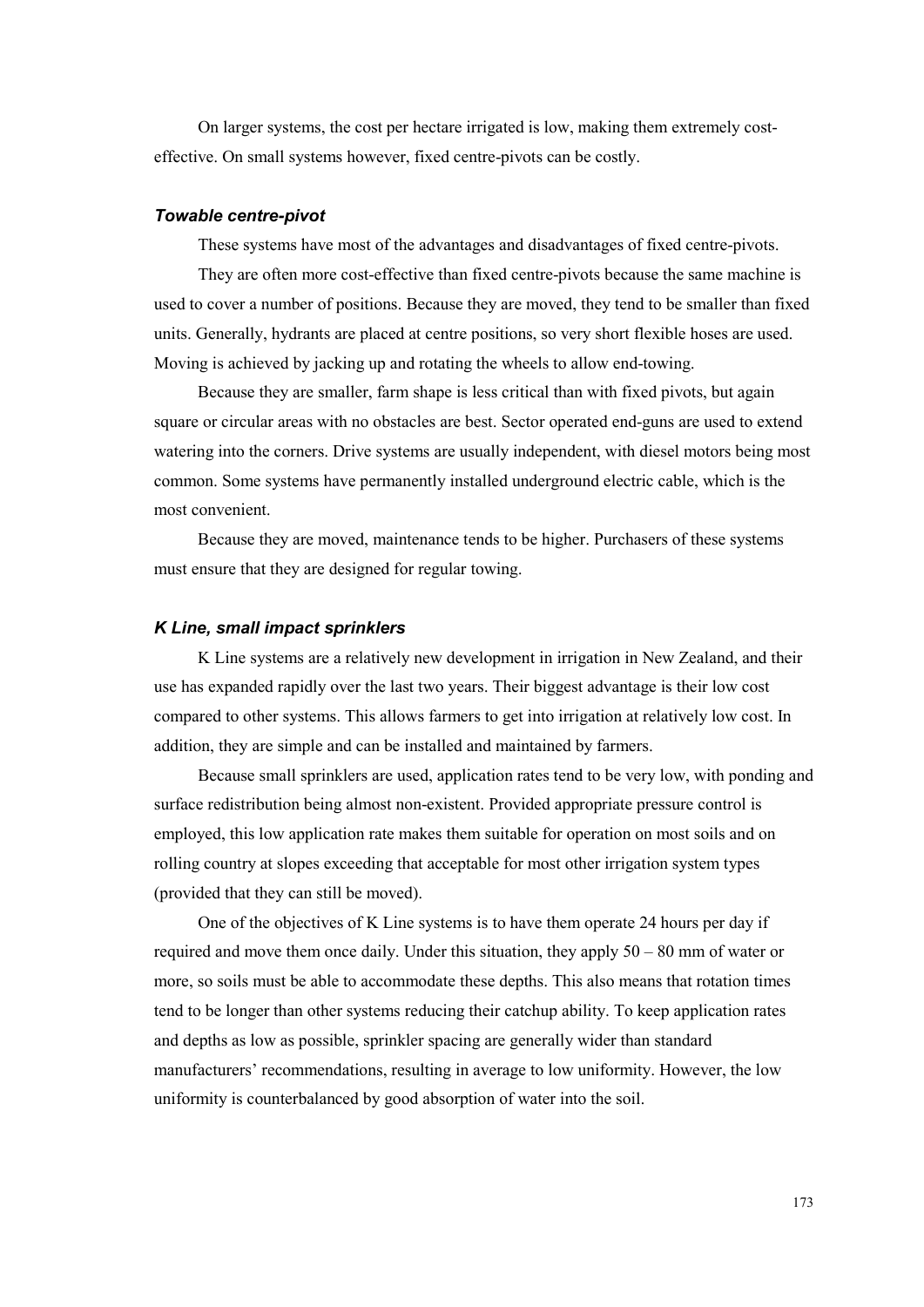They are best used for irrigating pasture, and can be moved with a large four wheeled motor bike but are labour intensive. Shifting time is significant and depends on the number of K Lines on the property.

The performance of these systems over the long term is unknown, although generally, good results have been obtained in most areas over the last year or two. Small sprinkler nozzles make them more susceptible to blockages, and small plastic sprinklers running continuously increase maintenance requirements.

### *Long lateral, impact sprinklers*

Although long lateral systems have had a major upsurge in use in some areas over recent years, similar systems have been used for several decades. Recent refinements include sprinklers on movable skids and flexible polythene hose.

They are a medium cost system and are quite widely used as the only means of irrigation on many dairy farms in the North Island. They are less common in the South Island because of the large number of sprinklers that would be needed on the larger farms and tend to be used to fill in odd-shaped areas and corners on farms that are not easily irrigated by other means.

Because sprinklers are operated in isolation, application rates are low and ponding or surface redistribution tends to be small. This makes them suitable for a wide range of soil types.

To obtain good uniformity, sprinklers should be moved in a regular pattern. Performance is directly affected by where sprinklers are moved, and unfortunately, complacency in this respect is common. Shifting time is one of the biggest disadvantages of this system, with the larger systems taking several hours to move.

Many long lateral systems have been designed to operate for only 8-10 hours per day. This is partly for convenience, partly to meet design requirements, partly to utilise night rate electricity, and sometimes related to available water supply. This approach is not recommended for South Island irrigation of dairy farms because it requires much bigger system components, pumps, pipes, and higher cost etc than would be needed for a system that operates for 20- 24 hours per day.

## **Conclusions**

It should be evident from the issues described in this paper that the choice of an irrigation system is not a simple matter. There are a few key messages that you need to keep in mind:

- There is no perfect irrigation system all have advantages and disadvantages
- Many factors (physical, economic and social) need to be considered when choosing a system